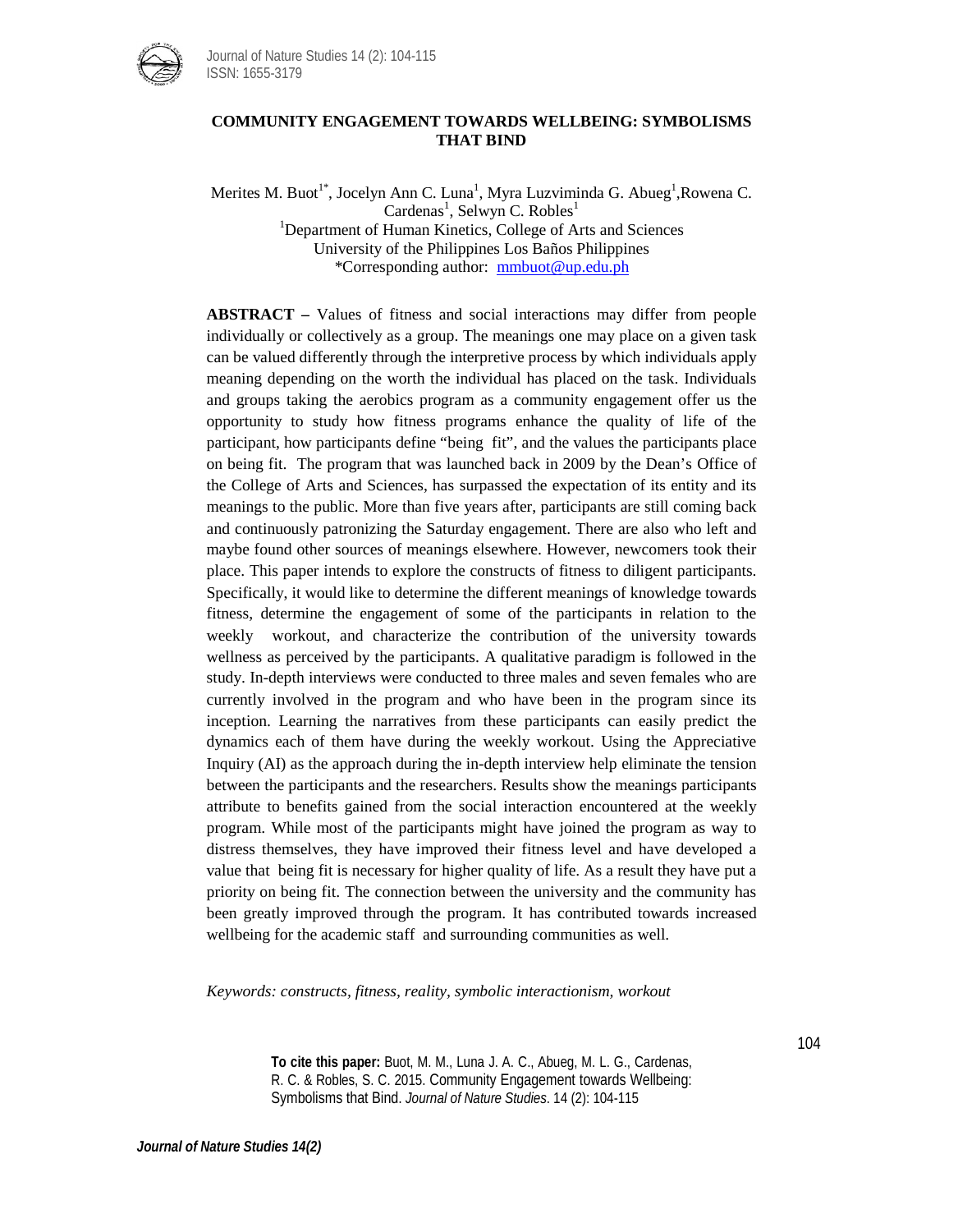Community Engagement towards Wellbeing: Symbolisms that Bind

# **INTRODUCTION**

Fitness may have several shades of meaning to everyone. To some it means function, to some beauty perhaps or to some fitness means both function and beauty as well. Today, more and more people have showed more interest in fitness maybe because of the so many reported diseases and death by persons whom we know and also persons we do not know. Fitness becomes a goal for everyone especially because of the symbolism it signifies. Interaction to the different symbols by the actors highlights the significance of the interpersonal communication transmitting the meanings of these symbols (Forte 2008).

Colton (1987) has previously emphasized the utility of Symbolic Interactionism (SI) to be used as the lens in looking at a social action. Symbolic Interactionism (Blumer 1969) is the process of interaction in the formation of meanings for individuals which believed that human beings are best understood in a practical, interactive relation to their environment. The participants in the aerobic workout must have joined this social engagement because of the expected result they thought they might achieve with this activity.

The program that was launched back in 2009 by the College of Arts and Sciences or CAS Dean's Office, has surpassed the expectation of its original intent and its meanings to the public. Originally, the program of the college was for its immediate constituents but its effect has spread to the nearby communities. More than five years after the program's inception, participants are still coming back and have continuously patronized the Saturday engagement. Each participant has their own symbols regarding fitness in which some of the meanings could have been enhanced depending on their interactions and expectations. Not all participants stay in the program for a variety of reasons. Some leave and find other sources of meaning elsewhere, yet newcomers take their place. The theory of selfdetermination (Ryan and Deci 2000) can best explain how people are motivated either to stay or to look elsewhere for better alternatives

The study was guided by these research questions: 1) What is quality of life? 2) What symbolizes fitness? 3) What keeps the participants coming? 4) How helpful is the program to the communities? 5) How is the role of the university as an agent of change being accomplished?

The paper intended to explore the constructs of fitness to diligent participants. Specifically, it would like to determine the different meanings of knowledge towards wellbeing; determine the engagement of some of the participants in relation to the weekly workout, and identify the role of the university towards wellness as perceived by the participants.

#### **METHODOLOGY**

A qualitative paradigm was followed in the study. In-depth interviews were done to three males and seven females who are currently involved in the weekly aerobic workout. Consent was asked before the scheduled interviews. In-depth interview was used to elicit the stories from individuals. To initiate their own story, six (6) guide questions were asked to all key informants. Guide questions were patterned from the research questions of the study. All interviews were tape recorded for ease in getting back to the narratives. In order to protect the identities of the informants, pseudonyms were used in the report.

These ten (10) respondents were chosen because they have been involved for years and most of them took part in the formative years of the program. SI Theory was used in the analysis of the narratives of each participant. Learning the narratives from these participants can easily predict the dynamics each of them has during the weekly workout. Thematic analysis was applied to the narratives. Interpretations of emergent themes were derived directly from interview transcripts, interviewer notes and the literature. Sometimes interpretations overlapped due to the numerous "story" the data tell.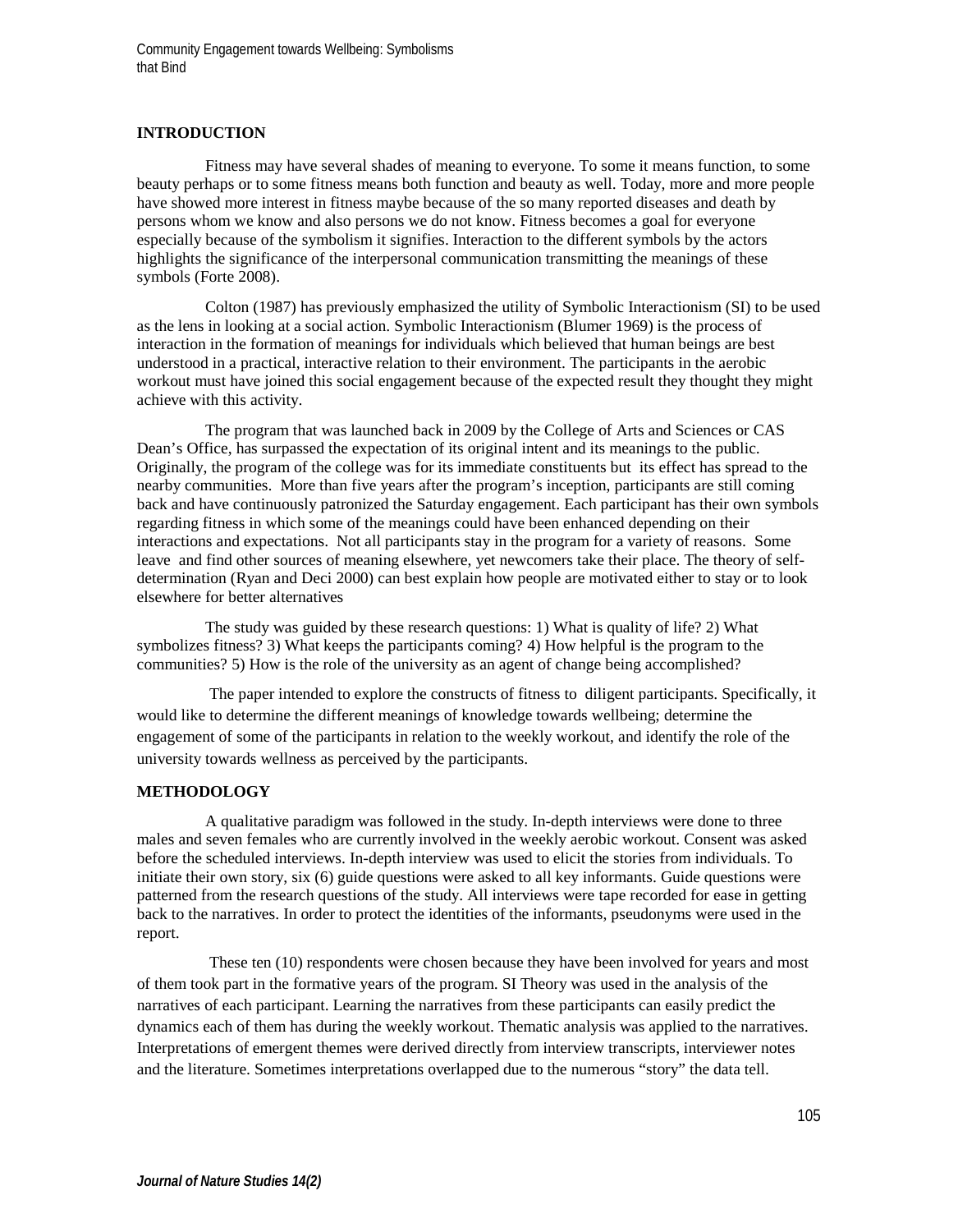Appreciative Inquiry (AI) was used as the approach during the semi-structured interview thereby helped eliminate the tension. AI has the attribute of fostering community and university partnerships as well. The consultative and collaborative elements of AI enhances the benefits of the different stakeholders in the inclusion of the communities of knowledge in the discovering, exchanging, and sharing of relevant knowledge to the greater public.

## **RESULTS AND DISCUSSION**

When a person hears a rhythm, one could not stop but start tapping one's foot. And when the music persists and the beat becomes contagious, not only is there foot tapping but also head nodding to the beat, arms swinging, and so on. Every Saturday morning, the ancient but very dependable Baker Hall at University of the Philippines Los Baños (UPLB) campus has continuously housed the weekly workout of these aerobics enthusiast for more than five years. Once you enter the hall, you could immediately feel the energy of every one swaying to the upbeat music, following the instructors on stage.

To most of the participants, this Saturday workout has become part of their weekly routine. The motivation to keep fitness as part of their psyche is very evident in the participants of the program (Abueg et al. 2014). Some of these participants have to travel 20 km to join the UPLB community aerobics program (Cardenas et al. 2014) but the distance never stop them from coming.

Requesting the key informants to be part of the study was never a problem for according to Deci and Ryan (2000), when one is highly motivated to remain fit, one becomes more accommodating.

## **The Social Constructions of Well-Being**

In the past, and in most fitness programs that we offer, we never had the baseline data set whether the participants have certain perspectives regarding health concepts. Haigh et al. (2012) proposed that an assessment should be done in order to give attention to paradigm positioning. Furthermore, the mentioned authors strongly believed that the tools to be used were governed by a direct connection between methods, methodology, epistemology, and ontology.

In the present paper, we used the qualitative texts to explore the different meanings of wellbeing concepts with our participants. Quality of life entailed several meanings because each one has different values attached to the concept. Visualization of their preferred lifestyle can affect their attitude towards the program. Therefore the more they put importance on wellbeing, the greater their drive to gain it. Wellbeing to the respondents dealt more on the positive emotion that enhanced the awareness of the community towards total human development (Lee et al., 2015). Three themes came out of the texts: comfortable life, peace of mind, and a functional individual.

**Comfortable life.** The purpose of each individual interviewed was consistent and it was to provide for their own family. Being a good provider to the family was always coming out in the narratives.

One mother said: *'Simple lang…di ako nag aim for madaming pera basta ma-meet ko needs ng family, konting luxury lang."*

[Simple, I'm not aiming for plenty of money. I'm contented when I can meet my family's needs, just little luxury is enough.].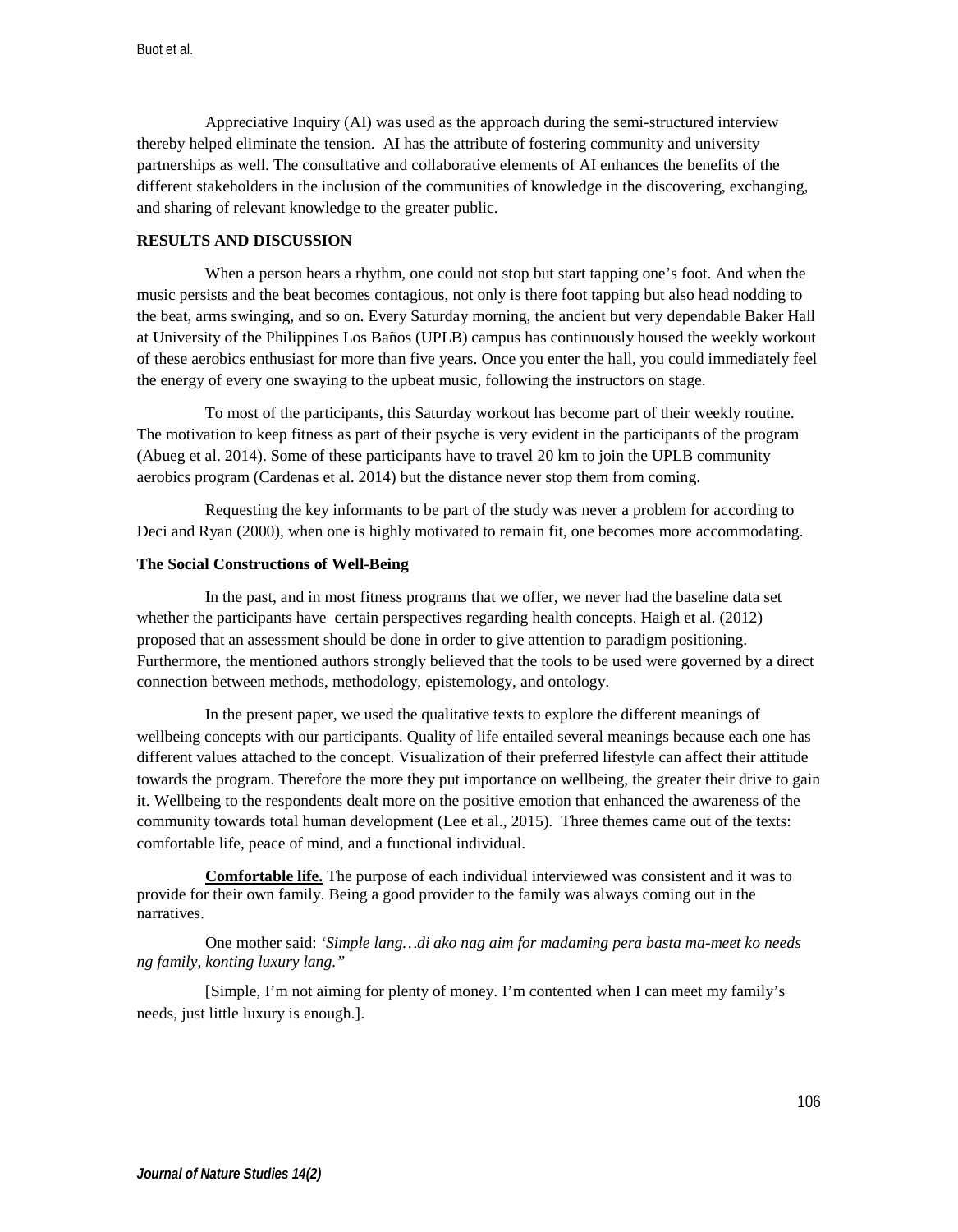Community Engagement towards Wellbeing: Symbolisms that Bind

While a professor mentioned: "It means living the life that you really want and ah maybe that having all the things that you want but ah it's more than that, not the material things but it's more of those intangibles like happiness, good health, love, and you have your family. *Yun po 'yong sakin."*

[That's it, for me].

"I can buy something for myself," shared by a part-time dance instructor.

One happy grandmother, Luz said: " Masaya, masagana, walang problema..pero mahirap naman ata 'yong walang problema." .

[Happy, successful, problem-free but it's impossible maybe to have a problem-free life.].

Social roles demand that parents have to provide. We always have this expectation within us to be a provider (Zein-Elabdin 1996). Gender roles and expectations through the process of socialization depend on cultural context (Zelezny et al. 2000). It is in our culture that the father has to provide for the family just like the older siblings are expected to shell out economically for the family. The Philippine society is still the best example of an extended system. The family can be extended to grandparents, aunts and uncles and not excluded to only the immediate family.

Although the informant believed on the socio-economic value of wealth but one did not stop at this point. She considered quality time for herself as a representation of comfortable life.

Ionne shared: "Spare time for exercises, *para ma-attain mo 'yon..importante yon sa iyo. Prevention of diseases…time to be healthy-conscious*."

[Spare time for exercises so you can attain quality life, it's important for you. Prevention of diseases…time to be health-conscious.]

Comfortable life for the dance instructor does not revolve around financial capability alone. In fact, she considers the health aspect a more important factor in what she would call a "comfortable life". Being a nurse may have influenced her to be very health-conscious. Having all the comforts of life, financially-able and having the luxury of time to follow the exercise schedules, is a sure way to a quality of life indeed for all the participants.

**Peace of mind**. What is an indicator of a happy community? Is it not peace of mind for all stakeholders? This concept was agreed by everyone as an important consideration when deciding where to live. This refers to the possibility of a sound sleep because of a mentality that the community they live in is safe. Nobody will hurt their families, nobody will destroy their property, and nobody will worry. Instead they will have peace of mind that when they wake up every morning, they are lively and healthy.

The informants related that having done the weekly routine gave them peace of mind that they stay healthy

Henry, a father, told us: "*Merong sakit pero makakaya…"* and another informant added*: " Kahit meron nang sakit…pero hindi na lumala."*

[Though one has sickness, but one can make it through.]

Harry voluntarily disclosed to us his health condition of a ringing sound in his ear. But he was very positive that the weekly workout helped him a lot. Every time he went to any workout, he knew that the ringing sound slowly diminishes. He was very positive about it. And this helped him a lot to have peace of mind.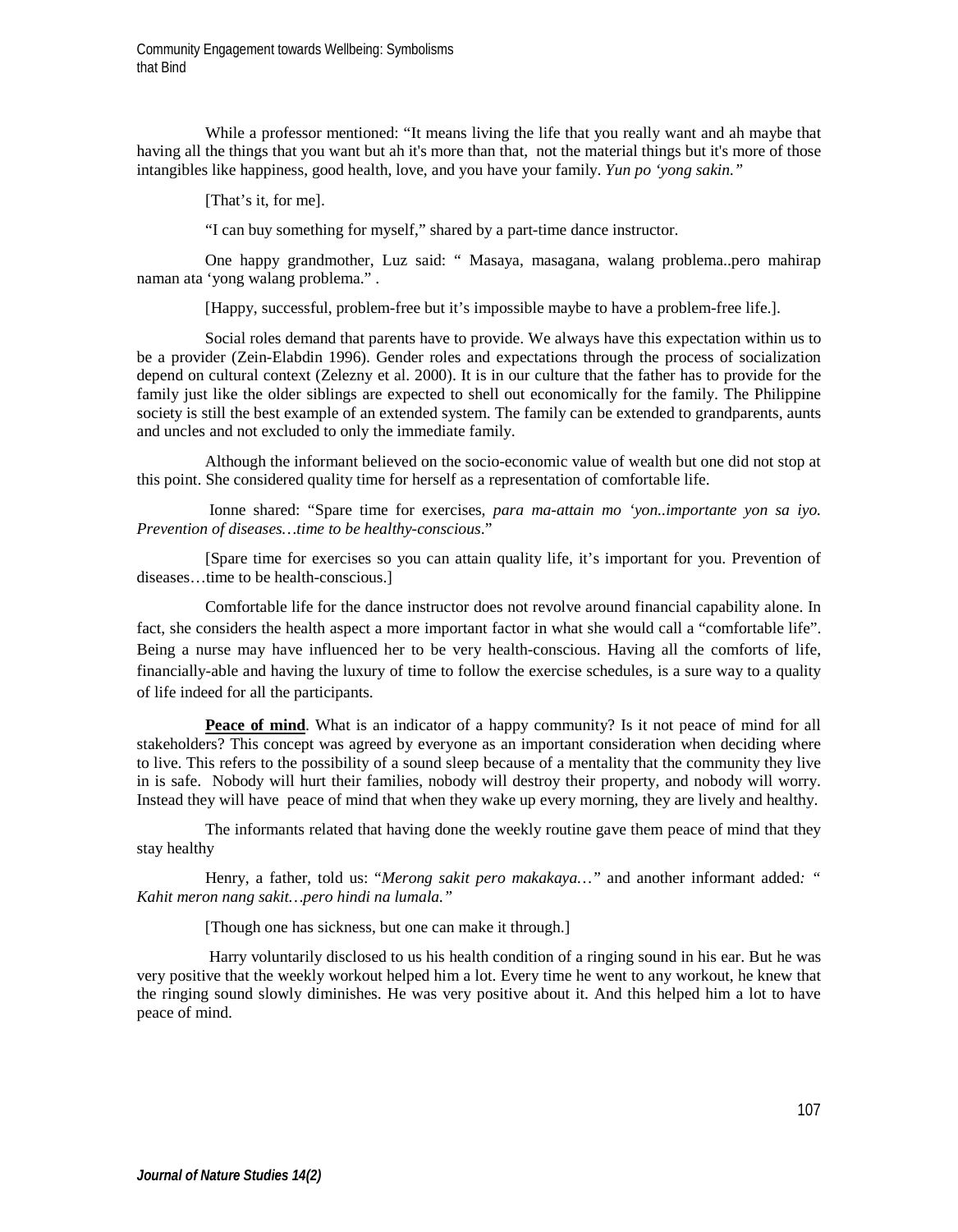To most informants, the intangibles in this life led them to have peace of mind. An avid marathon runner, Lex expressed her desire for her two sons: "*Simple lang, makapagtapos sa pag-aaral, makapaghanap ng trabaho at si God ang center ng life nila. Kahit sa pag-aasawa nila, hindi ako choosy, pero sana God-fearing din*."

[Simple, finish their studies, find jobs while making God the center of their life. Even when it comes to who they will marry, I'm not choosy, but I hope they are also God-fearing.]

Peace of mind for Lex came with her wishes for her sons to be God-fearing. She was confident though that it will come. As a professor conveyed earlier, happiness, love, good health and the family, made her think she had peace of mind.

**Functional individual**. As one grows older, the natural alertness of the body diminishes. Everybody in the program, especially the senior individuals knew about this fact therefore preparing for that time was necessary. A business woman and a retired public teacher voiced out that well-being to them was to function properly, with all the facet of a well-balanced person. In business, time was essential therefore Marivic wanted to maximize all.

She mentioned: "*yong may maayos na kalusugan para makapagtrabaho kasi ako ay negosyante, ayaw ko magkasakit . Ganon rin naman sa mga anak ko. Gusto ko magkaroon sila ng mgandang kalusugan at mabuting pangangatawan*."

[One with good health so I can work, because I am a businesswoman, I don't want to get sick. I want the same for my children. I want them to have good health and good physical condition.]

Looking at Marivic's idea, she was a proactive individual. Before the health deteriorates, she had prepared herself well. To function optimally with her means doing her job well. For Mrs. Cosico, it was good memory that was important for her. Improving her mental capacity drove her to doing the weekly workout. She believed on the concept stating that: use it or lose it. All these functional movements can enhance the mental prowess of all. With the upbeat music and the quick succession of movements from the instructors, the easy change of pace, really, boosted the mind to be always alert.

She informed us: "*Ang gusto ko magkaroon ng magandang kalusugan at higit sa lahat mas gumaling pa ang utak ko, memorya ko… kasi ako nalang mag-isa, wala na ang asawa ko*."

[I want to have good health and most of all, I want to have good memory…because I have no one, I am a widow.]

Another informant, a retired forester, believed that a very fit body was a meaning of a quality life that brought well-being closer. Perz expressed that to be fully functional, he needed to be fit.

## **The Social Construction of Fitness: its symbols**

Symbol refers to any social object that stands in place of, or represents, something else. Symbols are created by humans (Colton 1987, Forte 2008). And oftentimes, symbols depend on the society's practices. How the meanings of symbols are communicated to the other persons is affected by the interaction from the other persons or the other groups (Blumer 1969). In relaying the meanings of an object, the meanings might change, the meanings may take another direction. This interpretive process is always at work. Wallace and Wolf (1998, p 191) also considered the occurrence of subjected meanings due to several interactions to an interpretive understanding.

How one attributes importance to an object depends on how he sees the object. Take for instance, fitness. One may think fitness refers to sweating and moving around the field, or may think of it as a time to unwind, or to some, maybe the object does not present an issue. To most people, they believe they are healthy and physically okay thus they do not worry about fitness. Norms, values, and status affect the acceptance or rejection of meanings to an object. All of these factors affect the attitude towards fitness.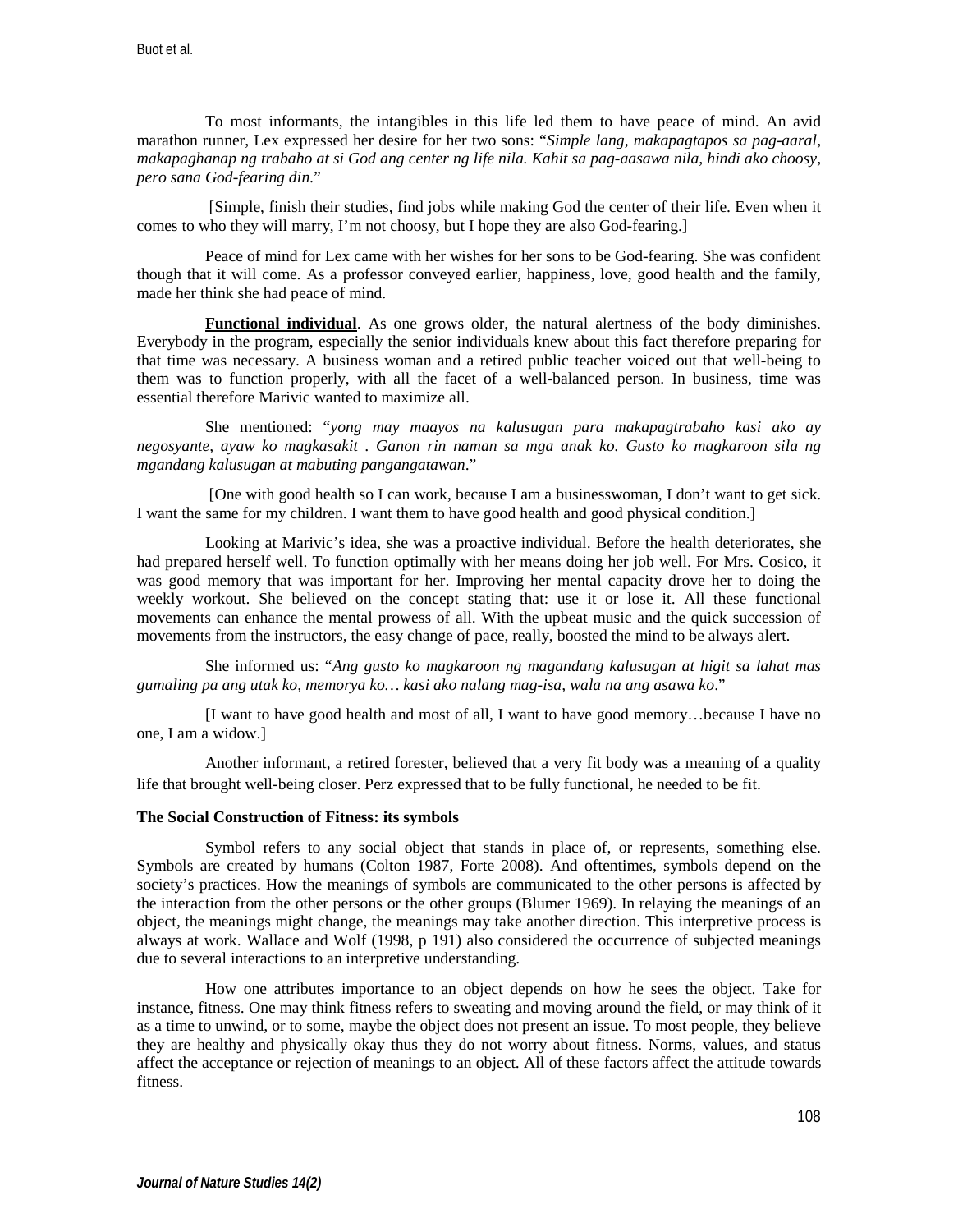The narratives of our informants divulged two themes: longevity and challenge to be accomplished.

**Longevity**. The looking-glass self concept (Cooley 1902) expounded three elements how one look at oneself: 1) imagination of the appearance to the other person, 2) imagination of his judgment to that appearance and 3) some sort of self-feeling (pride or mortification). The narratives of the informants showed the elements together.

Mrs. Cosico, the retired elementary teacher mentioned that: "*Ako naman , para sa 'kin ang, fitness sa 'kin ay pagkakaroon pa ng mahabang buhay, kasi feeling ko ako ay bumabata..kita mo nga, lalo pa ako gumaganda at yung mga braso ko ay hindi pa laglag*."

[For me, fitness is about having longer life, because I feel like I am getting younger, you see, I am much prettier now and the muscle in my arms are still not saggy.]

She knew that sooner or later she will face her final judgement, nevertheless, she longed for long life. It was also very clear that the presence of 'significant others' pushed her to be persistent in weekly workout. She added in relation to her good body, "*ako satisfied na pero hindi parin ako titigil kasi pag nakikita ako ng mga friends ko nagugulat sila at maganda parin ako , kita mo nga, mukha ko blooming pa.*"

[Me, I'm satisfied already with how I look but I don't want to stop because when my friends see me, they are surprised to see me still pretty, you see, I'm blooming.]

Sir Perz continued his story: "It keeps my life longer,that's number one, even my blood circulation has normalized and the effects of stress and everything else levels off."

Cha, a professor, enthusiastically spoke to us: "*sa akin, I'm into dancing, kasi medyo nakisawsaw ako sa dance sports, tapos po, hindi for competition. it's more for fitness and fun*."

[As for me, I'm into dancing, I was joining dance sport, then, it was not for competition, it's more for fitness and fun.]

She revealed her desire to dance since at a young age. Dancing for her was fun. As of now, dancing is still for fun but with an added need for good health . She added, " *ehh wala naman akong time kasi, I worked agad after college and then nag family na 'ko so there's really no time, it's only when introduced dito sa university noong time ni Chancellor Velasco yung one hour per week, kasi I'm not into sports really*,"

[I really don't have time, I worked immediately after college and then built a family so there's really no time, it's only when I was introduced here in the university, Chancellor Velasco's time, that time I only can afford an hour a week because I'm not into sports, reall.]

and she explained, " *walang rhythm,if walang music, I'm more of like stimulated to move when there is music, when there's a beat, nafe-feel mo na yung 'pag gumanon ung paa mo feel mo na 'yon sa body mo*."

[There's no rhythm without music. I'm stimulated to move when there is music, when there's a beat, you feel when your feet move, your body follows.]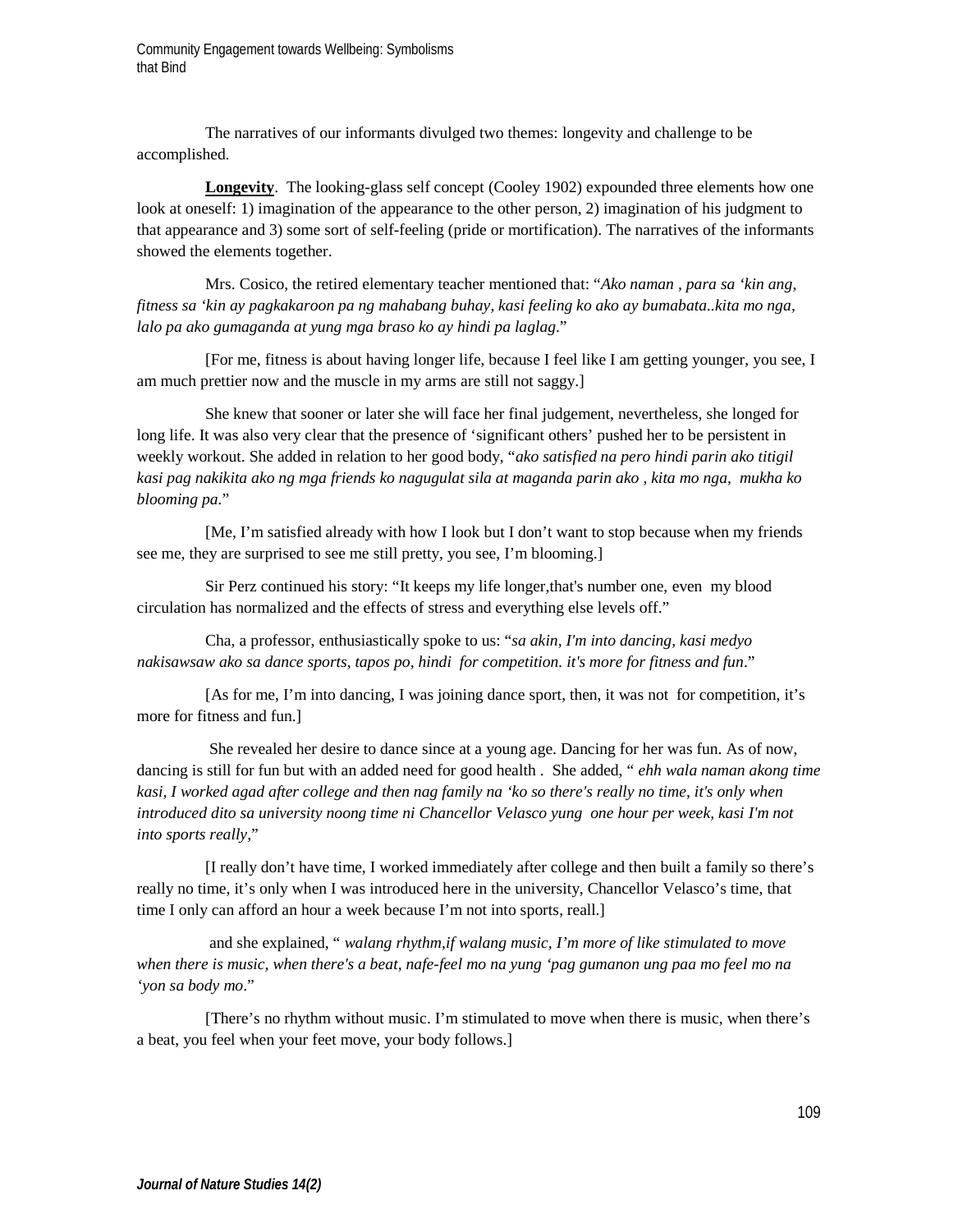Doing zumba, a workout dance fusion, and aero dancing actualized the youth's desire of Cha which was to dance. Fitness workout became a vehicle to do what she had wanted to do and loved to do. Cooley (1902) talked about self, seeking things that would bring pride to the individual.

A challenge to be Accomplished. Fitness is a need to be attained. All of the informants shared the same beliefs. Some even used the analogy of going to church. If the weekly workout was missed, somehow they felt something was lacking in their life just like missing a church service.

Ionne, articulated that, "*buo na ang araw kapag naka exercise na, kung walang zumba…nagwa-walking ako. Para at least papawisan ka, o 'di ba. Kasi kulang 'yong araw ko eh…ang lambot ko sa hapon. Labanan ang pagod…pagnakapagpawis na…okay ka na."*

[My day is complete when I get to work out, when there's no zumba session, I walk. So at least I'll get sweaty]

"*Hinahanap-hanap ng katawan ko*," [It's what my body is looking for,] conveyed by another fitness enthusiast, Harry, and was seconded by Henry, "*masigla ako kapag nagawa ko…parang ganoon..may kulang kapag wala*." [I feel energetic when I do it…there's something missing when I don't exercise.] Liberty considered fitness as, "*something na kailangan kong ma-achieve*." [Something that I need to achieve.] She was still in her 30's when she focused in fitness. For Liberty she started early but for Aling Luz recalled, "*nitong nag 60 ako, sabi ng anak ko kasi, 'Inay kapag mag 60 ka na, magexercise ka na.' Diabetic kasi ako*." [The time I turned 60, because my daughter told me, 'Mother, since you turn 60, you should start exercising.' It's because I am diabetic.]

She shared that it was not the focus of her life while she was young, "*noong bata pa ako, ako ay ano...sa trabaho. Kase para kumita ng pera, para makapagpaaral ng anak, para sa ikakabuhay*." [When I was younger, I was working. So I can earn money, so I can pay for my child's education, to live.] Meanwhile, Lex took fitness very seriously. She joined several marathons and fun run and pushed herself to be always healthy. She revealed that, "*parang dalawang drawers na ang mga workout gamit."*  She mentioned*, "napapraning sa mga sakit.*"

[I think I have two drawers containing things for workout]. [paranoid of getting sick.]

There were numerous reasons why fitness became a challenge for all of them which surfaced in the narratives. They all arrived at a consensus that fitness should be achieved. A goal they needed to accomplish in order to lessen the possibilities of illnesses and somehow control the current diseases.

#### **Workout Engagement**

The Saturday aerobic program has been functional for more than five years now. Around 100-130 participants were joining every weekend and more than fifty percent (50%) of these participants were habitual exercisers. They also followed their own ritual in joining the program. Some walked around the track oval or along the walk path before going inside the Baker Hall and start to swing their body following the dance instructor. While some would come strictly for the dance workout only and leave the area at the dismissal time and from there do errands. But there were also participants who regroup and to meet their friends use the time to renew friendship by dining together.

**Why Keep Coming**. Most learned about the program from a family member and friends. There were also some who knew about the program because they personally saw it. From there on, decision to attend was only affected by health and work assignments. One distinct theme emerged in the narratives, satisfaction.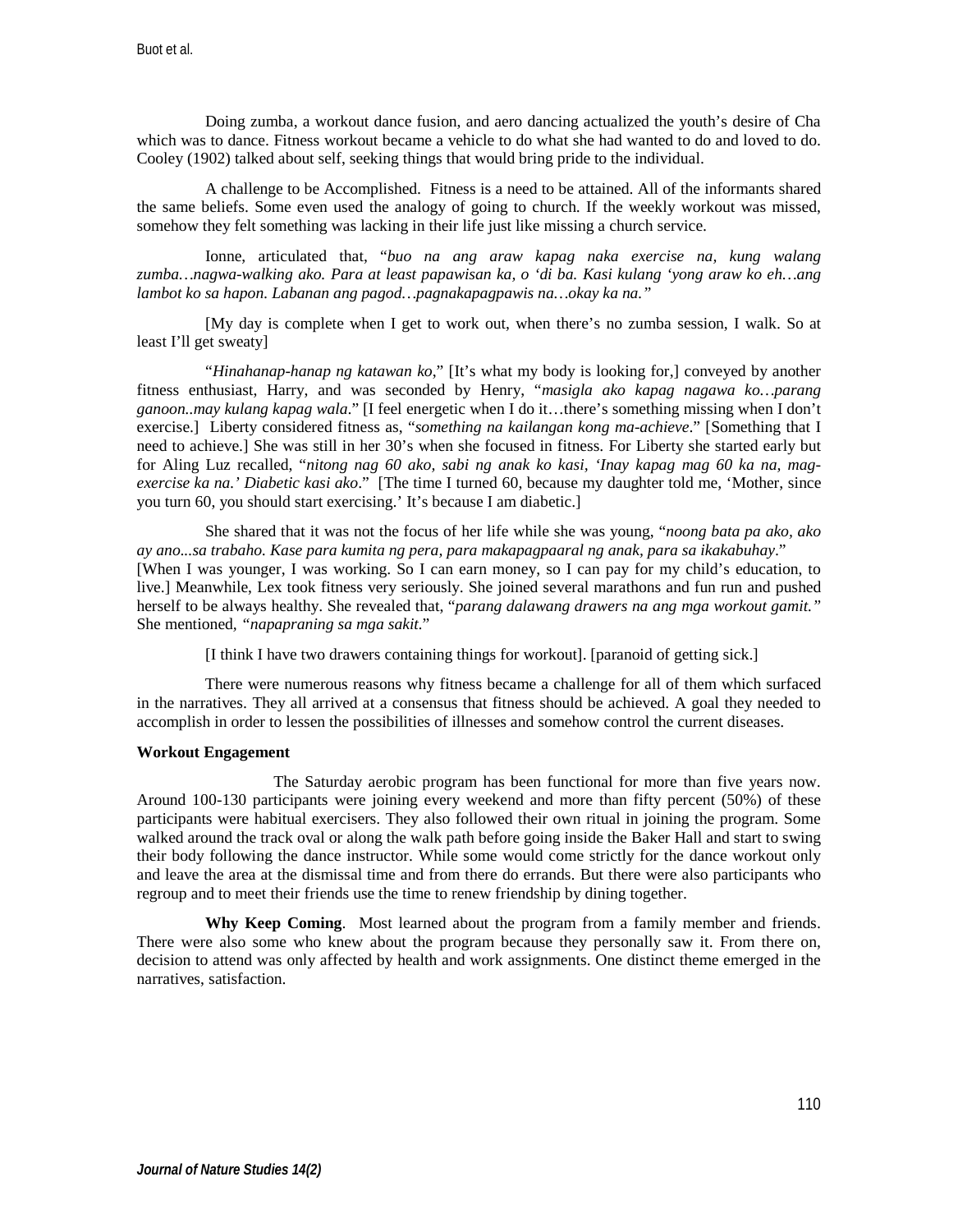Satisfaction. Gratification of the things that we do will always result to repeating the same experience. Cha shared , "*kasi nag eenjoy ako, for example sa routine kasi apat naman sila, so*  nagchange routine nila every now and then, we can go back to the old routine, and pwedeng something *new, so 'yun, dun ako nag eenjoy, I think 'yung response ng body parang wala nang challenge sa muscles mo pag paulit-ulit lang unlike if there's something new there's a conscious effort for your body, you exert more energy to cope with the new routine*."

[I am enjoying for example in a routine as there are four members, so the routine changes every now and then, we can go back to the old routine, and try something new, so there, that is why I am enjoying it. I think when the routine is constant, there is no challenge anymore to the muscles, if there is something new there's a conscious effort for your body, you exert more energy to cope with the new routine.]

Ionne talked about the enjoyment of the client through the music and she said, "*client mo talaga naghahanap din ng magandang music, susunod din sila, kung pangit ang music nagwawalk out sila.*"

us.]

[Your client also looks for good music, they follow but if the music is dull, they walk out on

There was the constant challenge on the part of the workout instructor to keep up to date when it comes to choices in music. Not only will she think of updating her moves but also the collection of music to be used.

All of the informants talked about coming to the workout in order to see their friends. Like Cha mentioned, "*ay talaga kasi nga kahit kaming malayo nagpupunta pa rito para makapag exercise lang, at masaya talaga*." [Even when we live far away, we still come just to exercise.]

Les also recognized her friends as her other reasons of joining the workout even if the venue was out of her way. Perz agreed that, "senior citizens are looking forward to the workout, *nagkikita sila with friends, bonding ng Saturday."* 

[Senior citizens are looking forward to the workout, meeting with friends and bond every Saturday.]

Aside from friends, Marivic voiced out "*gusto kong mag-exercise pa at dito pumunta kasi maganda yung settings ng place at mababait mga tao*."

[I'd like to exercise more here because of the ambience of the place.]

The setting of the venue helped in the overall satisfaction. For one to destress oneself, the right venue and right people around are factors that will lead to higher satisfaction.

The other byproduct of enjoyment is habit formation. Because the experience proved beneficial and positive to the client, they do it habitually until it becomes part of them. Once they missed a weekend, they knew they missed something for themselves. Liberty, Henry and Harry considered the workout as "hanap hanap ng katawan." [it is what the body yearns for.] As fitness becomes their goal in life, doing the weekly workout is a target they want to hit.

Discipline is also an active part in this habit formation. As Liberty disclosed, "*dagdag discipline biruin mo, nagtrabaho ka buong week, tapos sa Saturday maaga pa rin gumising*."

[It is a discipline boost, you work for one whole week but you still get up early on Saturday to work out.]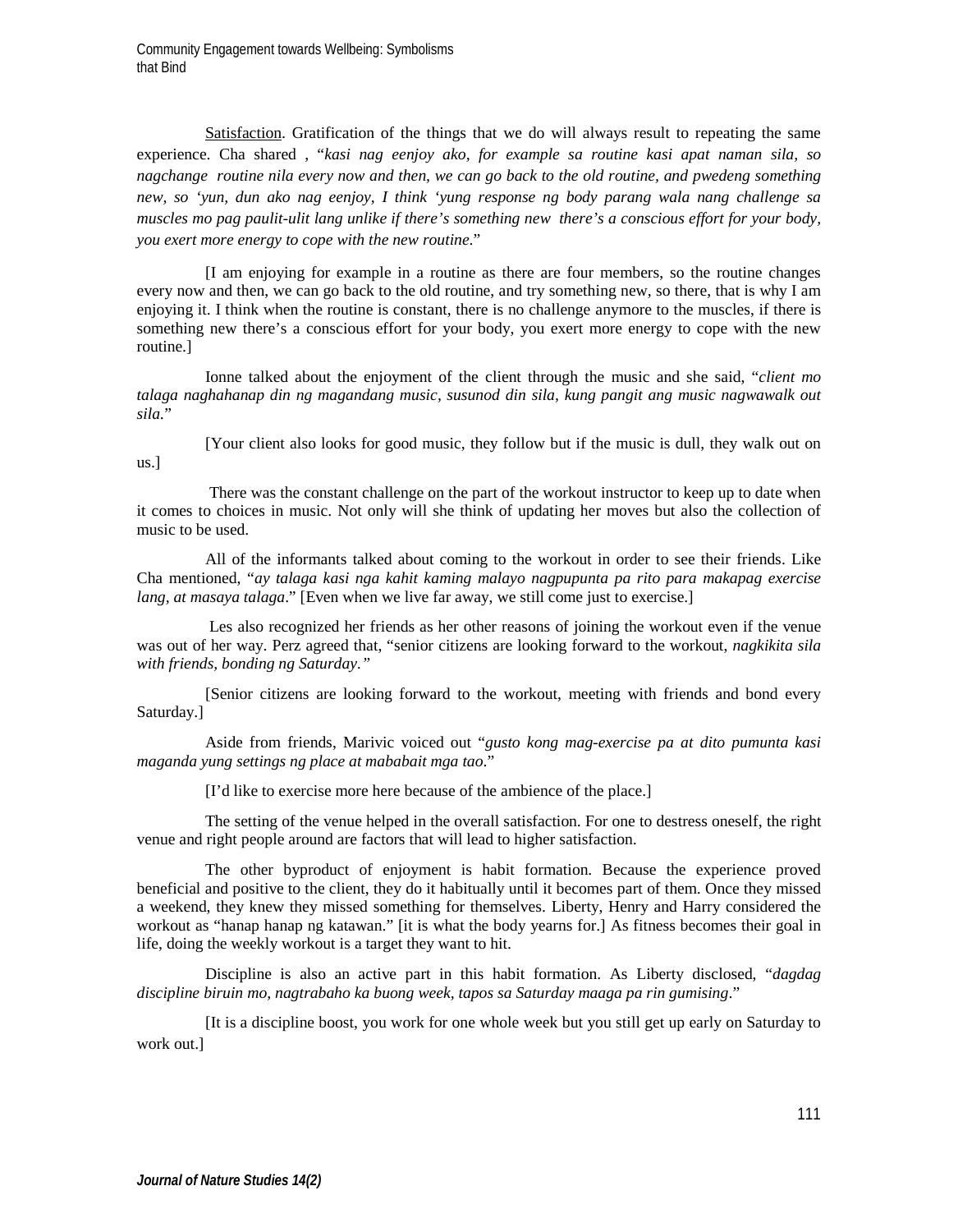## **Community Engagement**

The third function of the university is extension. At the University of the Philippines, the tripartite functions are strongly visible, instruction, research and extension. The third function is usually done through activities that would benefit both, the university and the community. Although the concept of university-community engagement has met some critiques by different scholars and organizations (Ramachandraa et al. 2014) but Hart and Northmore (2011) gave a very concrete idea what is a university-community engagement. To these authors it refers "to activities which are conducted in the community by a university expanding its role as passive provider of knowledge to an active participant."

 More and more community practices are being developed by universities throughout the world thereby expanding their significance by responding to and engaging with local and regional societal challenges in multiple ways (Boyle et al. 2011; Butterfield & Soska 2005). The case of the UPLB community aerobic program has showcased the response of our university to societal challenges at this point: fitness awareness. Spearheaded by the College of Arts and Sciences, the university program tried to reach out to surrounding local communities.

Community of knowledge and community belongingness came out as the final themes in the narratives of the informants.

a) Community of Knowledge. The university as the community of knowledge has to live up to its name's symbolism through engagement in the community. The informants considered the program as an act of the university to reach out not only to its constituents but more so to the local communities. Aling Luz's summary of the program showed it all: "Malaking tulong sa komunidad ang programa lalo na sa may mga edad. May pagmalasakit sa program…hindi ako nakakapunta minsan 'yong iba ang nagyayakag…walang bayad 'yun, magaling doon ang nagtuturo."

[The program is a big help to the community members especially to the older ones. People feel passionate about the program, when I can't go, others will invite, The program is free, the teacher is good.]

Henry, being a father showed concerned for the youth and said, "*may magandang epekto para sa kabataan, focus sa pagpaganda ng katawan rather than vices*."

[there is a positive effect to the youth, focus on improving the body rather than taking up vices.]

The weekly workout did not exclude the young members of the community. In fact, aged 15- 21 represented an 8% of the participants (Cardenas et al. 2014).

Fitness awareness within the other offices at UPLB was enhanced too. Lex articulated this by saying, " *yes, awareness for the people, small offices have come up with their own, offshot of the big*," while this was happening with UPLB, the neighboring barangays came up with their own workout clinic, "*ginagaya nila…naging bangko ang UP, nag- act as a leader*."

[They follow what was started, UP became a model, it acted as a leader]."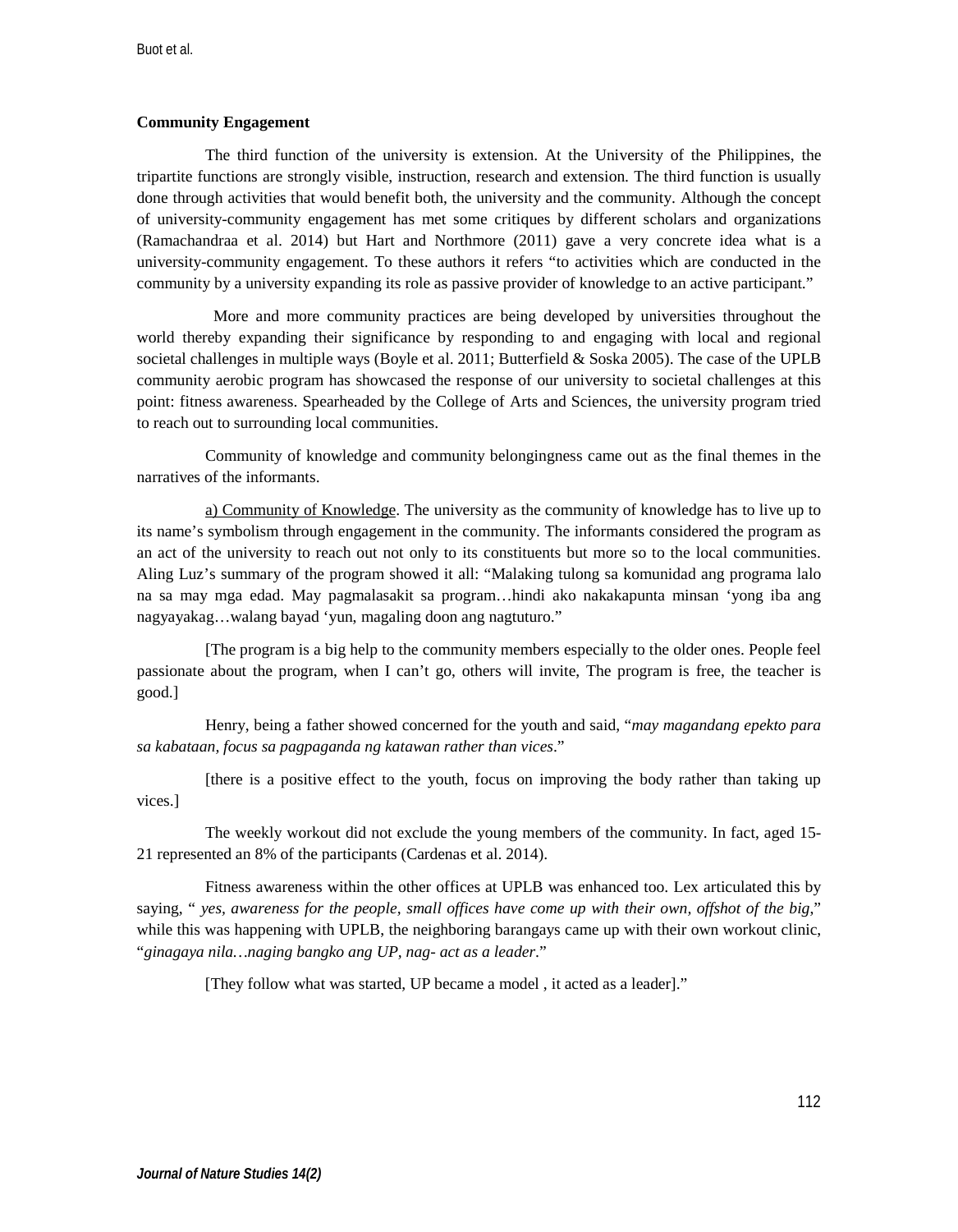Perz strongly believed that, "one thing is sure, they are trying to look for sort of a dance move, so they come around and copy the move, those people who are teaching come around and also to learn and to check whether they are right."

It was just right, coming to the university to observe whether the knowledge they already have was correct. The local communities look up to the university being a robust agency (Boyle et al. 2011).

b. Community Belongingness. The narratives voiced the need to bridge the university and the community. Cha rightfully revealed the old understanding of the university status: "*Yeah it's form of community service/relations kasi diba they always say na UP is a place of its own parang ganun, detached sa community, pero I think thru this it's one way of reaching out to the surrounding community*."

[Yeah it's form of community service/relations and they always say: UP is a place of its own, as if detached from the community, but I think through this. it's one way of reaching out to the surrounding communities]."

The university has to infect change in the society and the only way to do this is to be a partner for social change. Good relationship has to be achieved in order to hasten communication and understanding. The informants strongly believed that the university has started to mend the relationship with its neighbours. Cha was happy to observe the change and said: "*kahit anong age pwedeng umatend d'yan. bata, matanda, jobless, students, employed, karamihan ng attendees ay from outside communities. Maganda siya, maganda… napaka positive on our part: heto kami, tutulungan namin kayo concern namin di lang para sa amin 'yong mga senior citizen din. Hindi pwede na detached ang UP. Kahit sino pwedeng mag attend. We cater to anyone, guests, walk in…*"

[It's open to all. Young or old, jobless, students, employed. Most of the attendees are from neighboring communities. It's good. Very positive on our part: We are here, we will help you, we will address your concerns and not just for us but for the senior citizens also. It's not good that UP is detached. Everyone can attend. We cater to anyone, guests, walk in…]

The informants' narratives always showed the positive effect of the program to the community. There was a strong community belongingness that the different stakeholders to the program felt. Ionne expressed, "*gusto nila 'yong activity sa UP kasi feeling nila na tama at kasama sila. Mag-alok ka nga ng t-shirt na may tatak UP…gusto nila yon. Kasi andyan 'yong feeling kasali sila*."

[They like the activities of UP because they feel that they are in the right. Just try and give them a shirt with a UP mark, they would like it. Because there is a feeling of belongingness.]

Recognizing the identity of the program within the participants would surely assure success. Giving ownership to the different stakeholders would assure of constant attendees. Participatory evaluation can also help the stories of those unheard yet be heard. It should not always be a top-down process of decision making (Eliot 2008, Mahoney et al. 2007). The current practice at the program revealed participatory decision making among the participants and the staff and this greatly helps in the sustenance.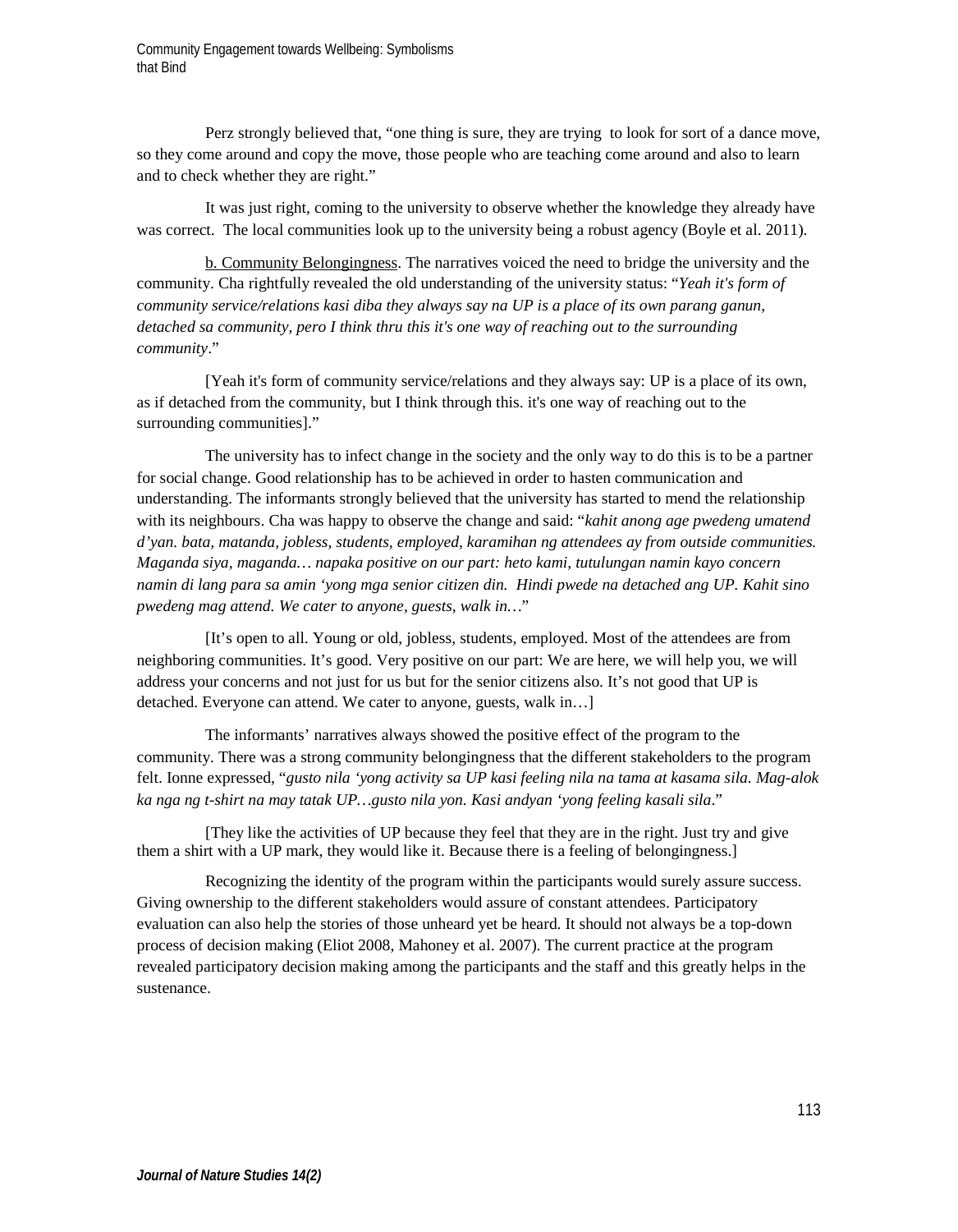# **SUMMARY AND CONCLUSION**

While each informant had different stories in joining the weekly aerobics program but they were in consensus that being fit could be equated with an improved quality of life. The narratives of the 10 informants collected through semi-structured interviews revealed significant themes. The construction of wellbeing and the different symbols of fitness to them have differences and similarities at the same time.

The construction of wellbeing involved several meanings and three themes persisted like comfortable life, peace of mind and as a functional individual. Social roles demand that parents provide not only for the immediate family but the extended family as well. Comfortable life did not revolve around finances alone but could also include ease in time management. Peace of mind matters a lot to the informants and becoming a functional individual in preparation to maximize life.

Symbolisms of fitness depend on social interaction. The narratives displayed longevity and challenges to be accomplished as themes. Everyone prepared for a quality longer life. The informants believed that through fitness which they considered fun would help them attained the desired long life. There were longings while they were young and at current times, opportunities were present. Fitness became a challenge. The informants strongly believed it to be the target. Missing the weekly workout means missing a lot for fitness.

The workout engagement had rituals in the process. Some participants would come for the dance workout alone while others added a walk before or after the workout. Some used this as a venue to bond with friends.

The aerobic workout every Saturday became the medium of the university to visibly show its community engagement. The informants were very positive in praising the program and the narratives showed distinct themes like being a community of knowledge and the community belongingness. Community participants showed more trust in the university activity due to its being a robust agency. They had also recognized an identity with the program therefore the concept of belonging to the university was present.

### **ACKNOWLEDGEMENT**

The authors are always thankful to the very accommodating informants and all the participants of the weekly workout. The effort of Dr. Asuncion K. Raymundo, then Dean of the College of Arts and Sciences, UPLB who conceptualized this kind of activity to somehow enhance wellness amidst academic stress and pressure.

#### **STATEMENT OF AUTHORSHIP**

The first author spearheaded the idea of doing a study. All the rest of the authors agreed and cooperated from the conduct of the interviews until the paper was written for eventual publication.

#### **REFERENCES**

Blumer H. Symbolic interactionism. Englewood Cliffs, NJ: Prentice-Hall (1969)

Boyle ME, Ross L and Stephens JC. Who has a Stake? How stakeholder processes influence partnership sustainability. Gateways: International Journal of Community Research and Engagement Vol 4: 100–118 (2011)